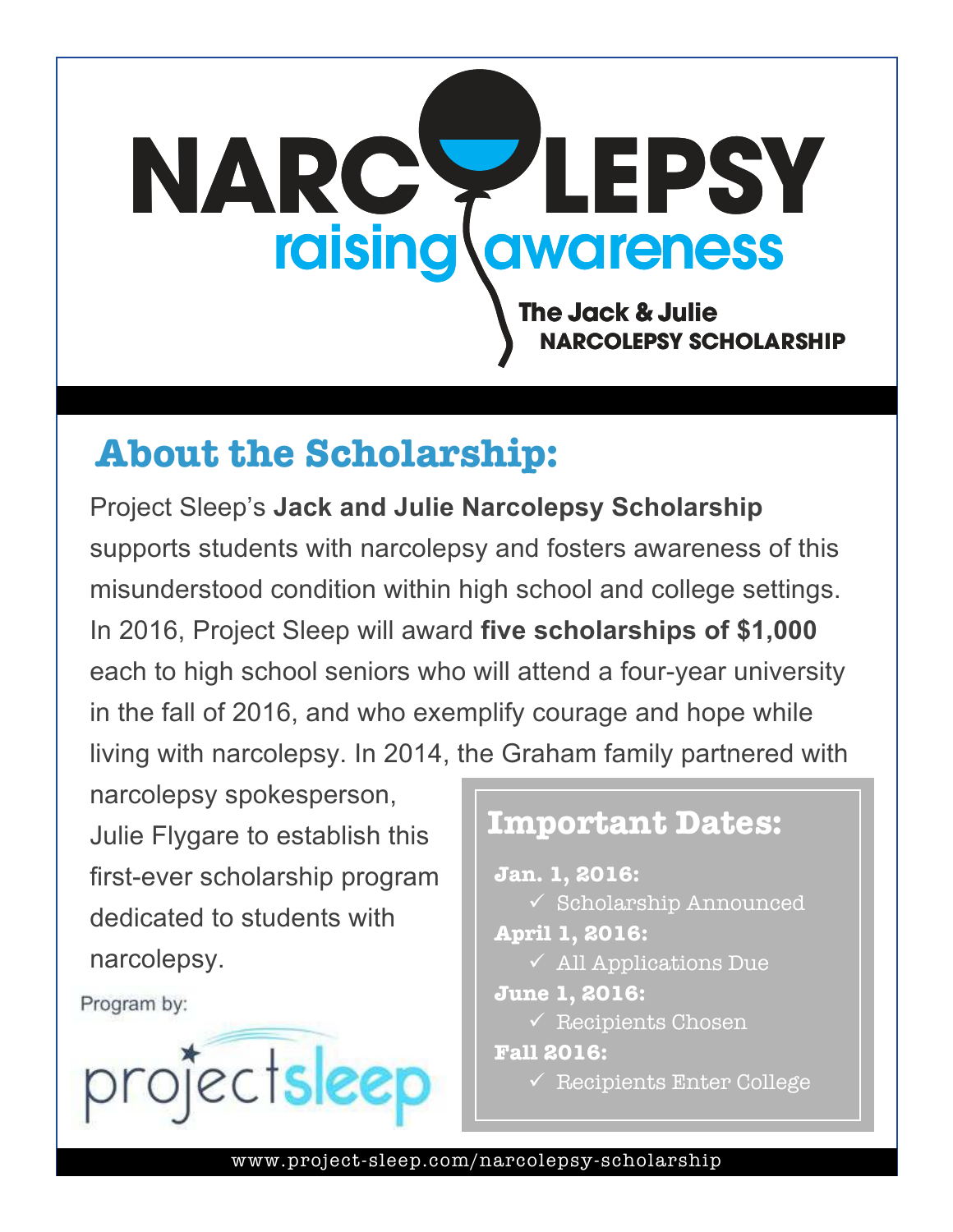## **What is Narcolepsy?**

Narcolepsy is a neurological disorder of the sleep/wake cycle, affecting 1 in 2,000 people, including 200,000 Americans.

Children as young as 3 years old can develop narcolepsy, yet patients often go undiagnosed or misdiagnosed for 3 to 15 years after symptom onset.

Experts state that, "For children with narcolepsy, the stigma of increased daytime sleep can affect social acceptance and increases risks of future psychiatric disorders, potential obesity, and depressive symptoms."

Greater awareness of narcolepsy will decrease misconceptions and lead to quicker diagnoses.

**Please read full application for details. Any questions may be sent to: narcolepsyscholarship@gmail.com**

## **Meet Jack:**

Jack was diagnosed with



narcolepsy at age15, although his symptoms developed earlier. Jack faced challenges in the classroom, yet with diagnosis and treatment, he excelled in high school as a student athlete. Jack is now a sophomore at the University of Arizona, where he is thriving academically and playing intramural basketball. In his spare time he enjoys cheering on the Wildcat basketball team. The adversity Jack faced inspired his family to look for ways to support other young students with narcolepsy.

### **Meet Julie:**



Julie Flygare, J.D. is the founder of Project Sleep and author of Wide Awake and Dreaming: A Memoir of Narcolepsy. She was diagnosed with narcolepsy at age 24, during her second year of law school. After graduating, Julie dedicated herself to raising awareness about narcolepsy. Read her blog at www.julieflygare.com.

#### www.project-sleep.com/narcolepsy-scholarship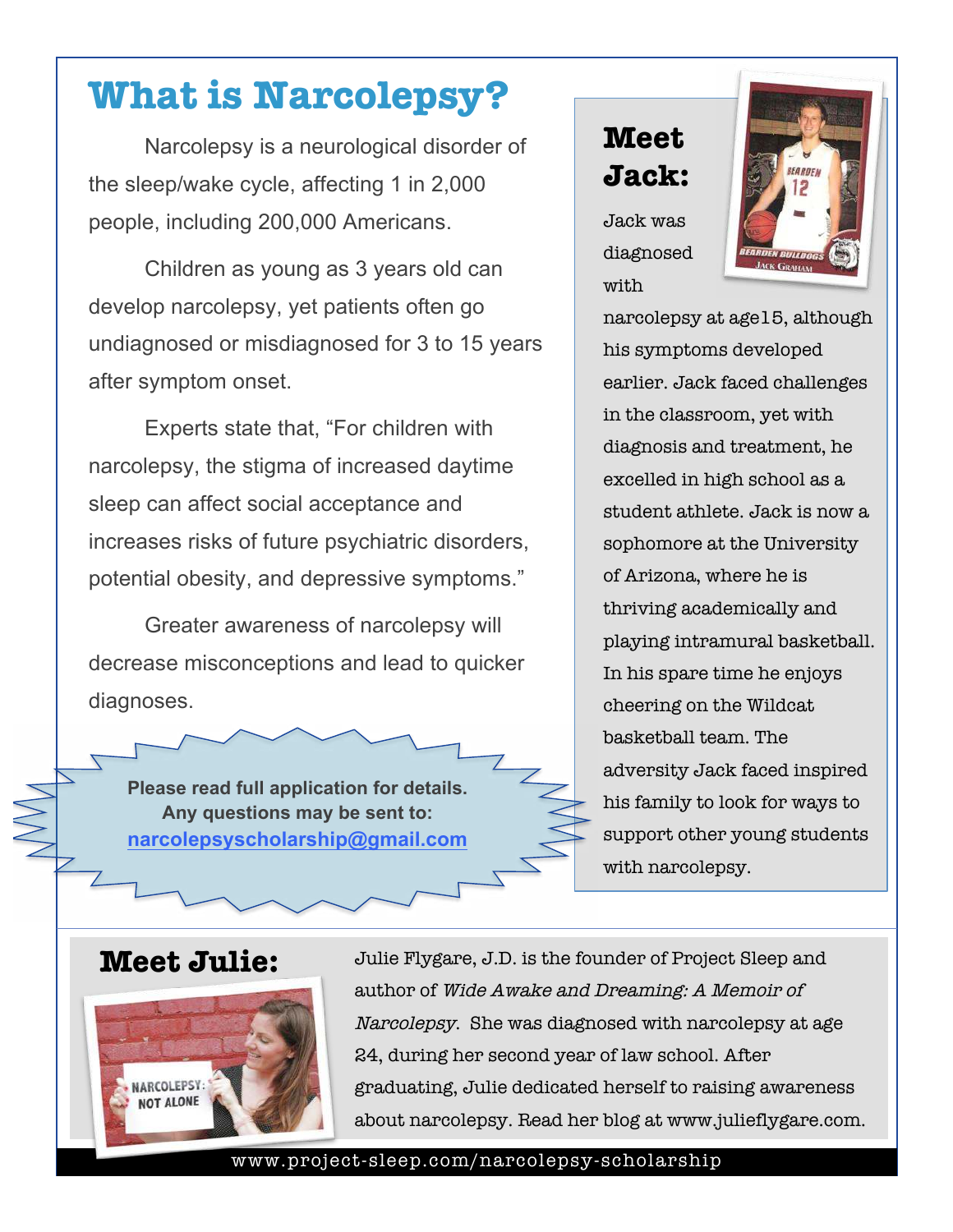## **Hello from College!**

Here are a few of our past recipients. Meet them all at: project -sleep.com/hello-from-college

"Diagnosed with narcolepsy and cataplexy at age 7, I never really encountered anyone else my age with narcolepsy. Through the Jack & Julie Narcolepsy Scholarship, I have come to know that **I am not alone**." –Katie Blankenship

> Dominican University of California JJNS Recipient 2015



"Receiving the Jack & Julie Narcolepsy Scholarship showed me the **immense support people with narcolepsy** have for each other in accomplishing our goals." –Jacob Zeiher

Ohio State University JJNS Recipient 2014



"This scholarship not only blessed me financially but also spiritually and **I am forever grateful**. I hope one day to pay it forward and give back to another individual with narcolepsy."

–Kenya Gradnigo

Northwestern State University of Louisana JJNS Recipient 2015

# **Join us!**

We are a small non-profit supporting big dreams! Partner with Project Sleep, a 501(c)(3) non-profit organization, to honor students with narcolepsy while raising critical

awareness in high schools and colleges across the country. Your **tax-deductible gift** will give more students the opportunity to receive this scholarship in the years to come. Please support us online at www.project-sleep.com/donate or mail a check to the address below. *Thank you!*

> Project Sleep Re: Jack & Julie Narcolepsy Scholarship PO Box 70206 Los Angeles, CA 90070

### www.project-sleep.com/narcolepsy-scholarship

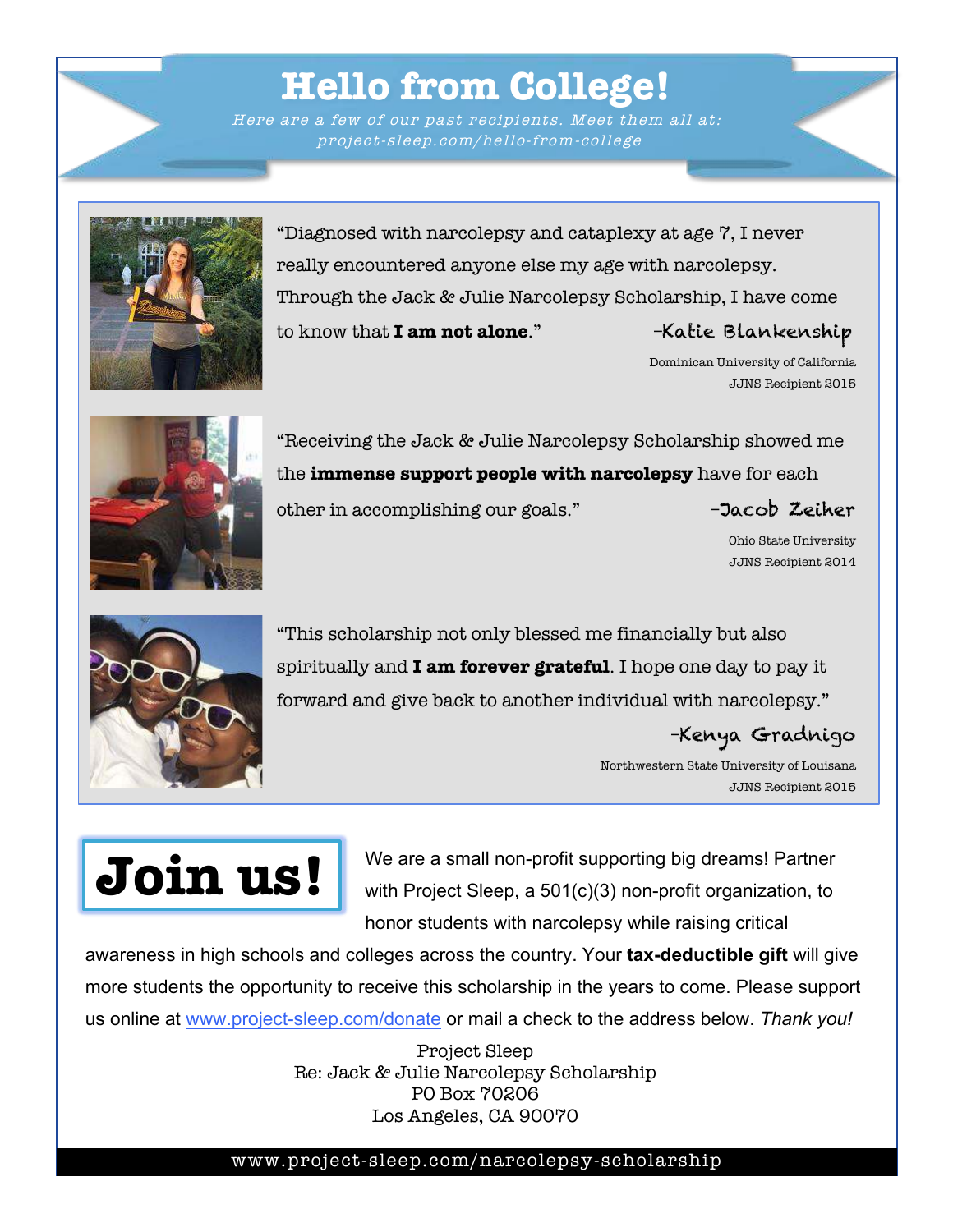

## Narcolepsy Scholarship Application 2016

**Project Sleep will award five scholarships in the amount of \$1,000 each. Recipients will be chosen based on criteria including essay response, academic achievements, leadership and extracurricular activities such as school and community activities, volunteer work and job experience.** 

- 1. Applicant must be a high school senior who **will attend a four-year university starting in the fall of 2016**.
- 2. Applicant **must** have a signed letter from an accredited sleep specialist or neurologist with confirmed narcolepsy diagnosis.
- 3. The following must be included in your scholarship package submission or your application will be considered incomplete: (Transcripts may be mailed in separately as needed)

Completed and signed scholarship application. Additional parent/guardian signature is required if the applicant is under the age of 18. (Page 3 of this packet)

Official transcripts of grades completed through the most recent semester.

Release authorization. (Page 2 of this packet)

- A portrait-style photo no larger than 5" x 7". Do not send photos from a copier.
- A list of extra-curricular activities including but not limited to school clubs/ organizations, employment and community projects/ teams. Please include any honors, officer or leadership roles held in these activities.
- ACT or SAT exam results.
	- One personal essay. Please write an essay on the topic below (500 word minimum – 1000 word maximum):

*If you could go "back in time" and speak to yourself on the day you were diagnosed with narcolepsy, what would you say? What advice or perspective would you share with your younger self? Please write a letter to yourself on your diagnosis day.*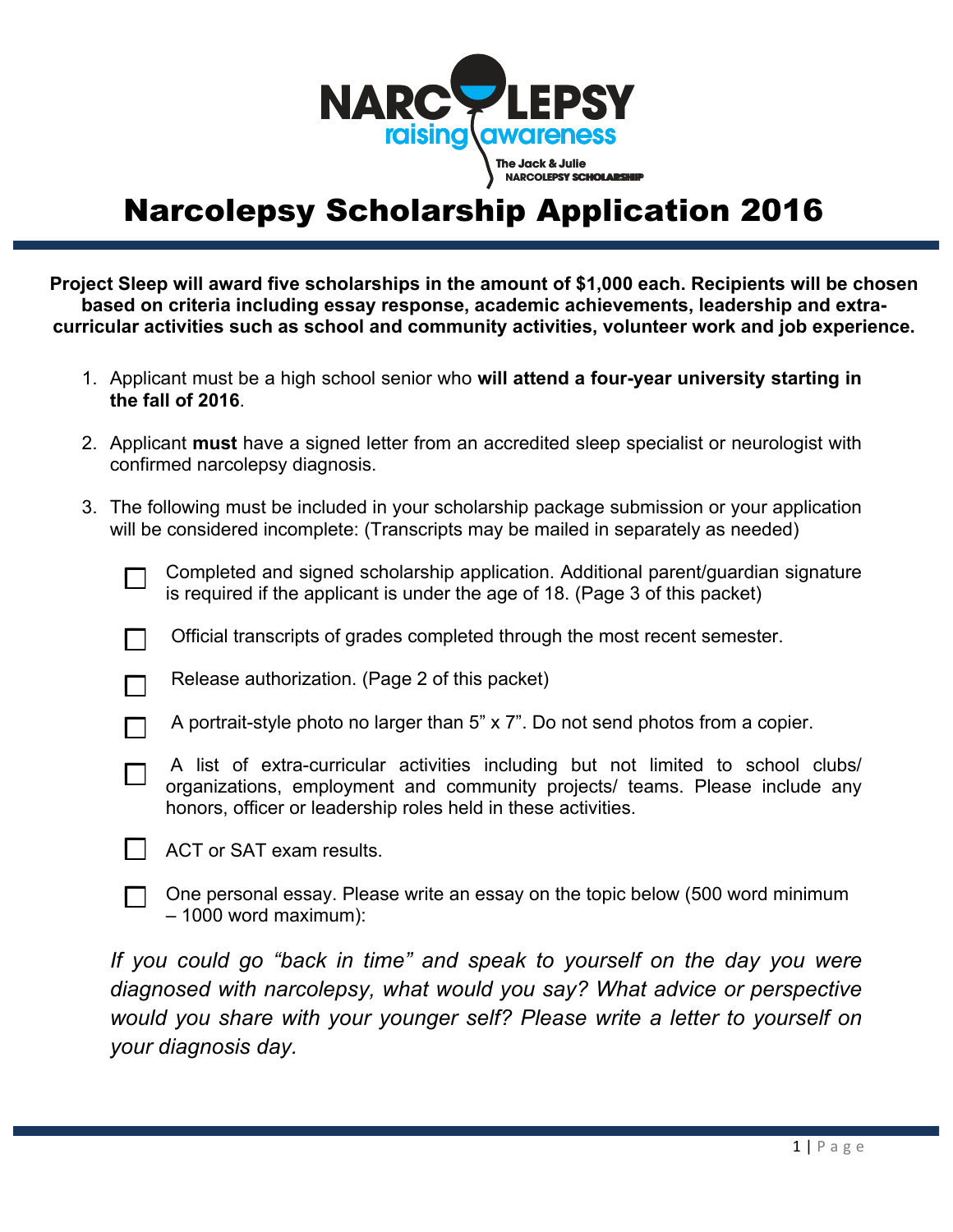

## **Release Authorization 2016**

Project Sleep may use pictures, likenesses and names of the scholarship recipients for publicity purposes. Additionally, we may republish the winners' materials for subsequent marketing or awareness campaigns.

If awarded a Jack & Julie Narcolepsy Scholarship (JJNS), I give permission for the use of my image, likeness, name or materials to be used by Project Sleep. This content might be used for purposes such as press releases, marketing or awareness efforts.

If awarded this scholarship, I agree to provide a brief update and photo from college to Project Sleep in the fall of 2016.

I will attend a four-year university starting in fall 2016. If my plans change, I will inform Project Sleep immediately at narcolepsyscholarship@gmail.com and I understand that this may affect my scholarship eligibility. If awarded a JJNS scholarship, I agree to provide a copy of my four-year college acceptance letter.

### **Applicant Signature:**

|                                                                                |  |  | Signature: <u>contract and the set of the set of the set of the set of the set of the set of the set of the set of the set of the set of the set of the set of the set of the set of the set of the set of the set of the set of</u> |  |
|--------------------------------------------------------------------------------|--|--|--------------------------------------------------------------------------------------------------------------------------------------------------------------------------------------------------------------------------------------|--|
|                                                                                |  |  |                                                                                                                                                                                                                                      |  |
|                                                                                |  |  | City: City: City: City: City: City: City: City: City: City: City: City: City: City: City: City: City: City: City: City: City: City: City: City: City: City: City: City: City: City: City: City: City: City: City: City: City:        |  |
| Parent/Guardian Signature: (Only required if applicant is under the age of 18) |  |  |                                                                                                                                                                                                                                      |  |
|                                                                                |  |  |                                                                                                                                                                                                                                      |  |
|                                                                                |  |  | Signature: Management of the Community of the Community of the Community of the Community of the Community of the Community of the Community of the Community of the Community of the Community of the Community of the Commun       |  |
|                                                                                |  |  |                                                                                                                                                                                                                                      |  |
|                                                                                |  |  |                                                                                                                                                                                                                                      |  |